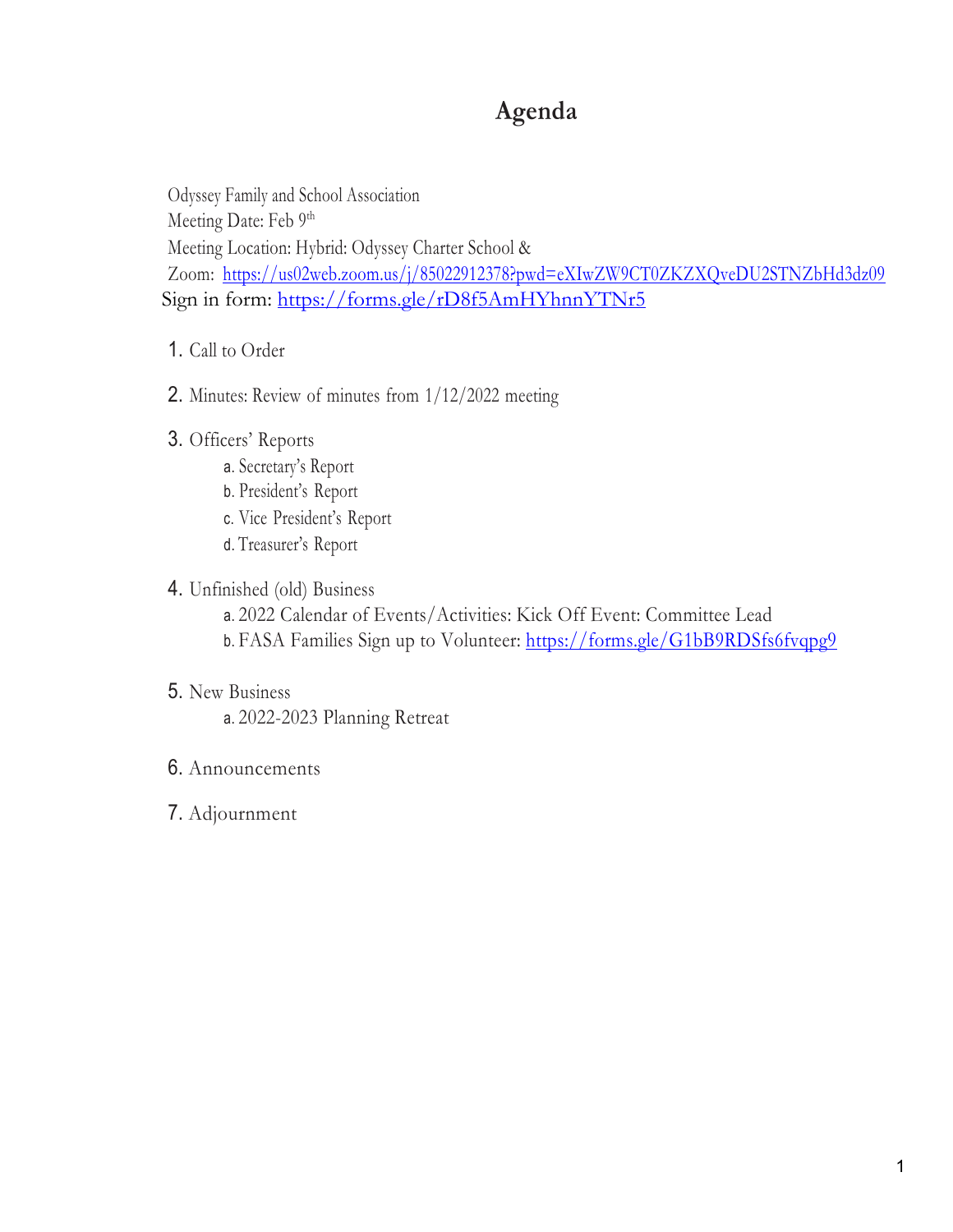### **February 9, 2022**

### **Secretary's Report:**

- Reminder to complete Motion during general meetings
- All inquires for Odyssey should be directed to  $\frac{fasa(\theta)$  odyssey charters chool.net
- View FASA website pages for current events and updates

### **President's report**

- FASA website is revised and updated. Will serve as the 'go to' for Odyssey Staff and Families
- Zoom Account on hold for Approval
- Need Approval for AIM amount \$355 and Parent Booster USA GA Annual Report Filing Fee \$30
- Created Program Proposal/Form for FASA Event Planning & Membership Review

### **Vice President's Report:**

Planning to begin for the Spring Event. Current volunteer include Jacqueline Robinson Requesting additional committee members: https://forms.gle/G1bB9RDSfs6fvqpg9

### **Treasurer's Report:**

# Treasurer's Report Odyssey FASA January 10, 2022 – February 10, 2022

| Balance on Hand 1/10/2022                          | <b>Checking Account</b> | \$10,083.69           |
|----------------------------------------------------|-------------------------|-----------------------|
| Income<br>1/21<br>Dep. Restitution check<br>Total  | 80.00<br>80.00          | \$10,163.69           |
| <b>Expenses</b>                                    |                         |                       |
| <b>Total Expenses</b><br>Balance on Hand 2/10/2022 |                         | \$0.00<br>\$10,163.69 |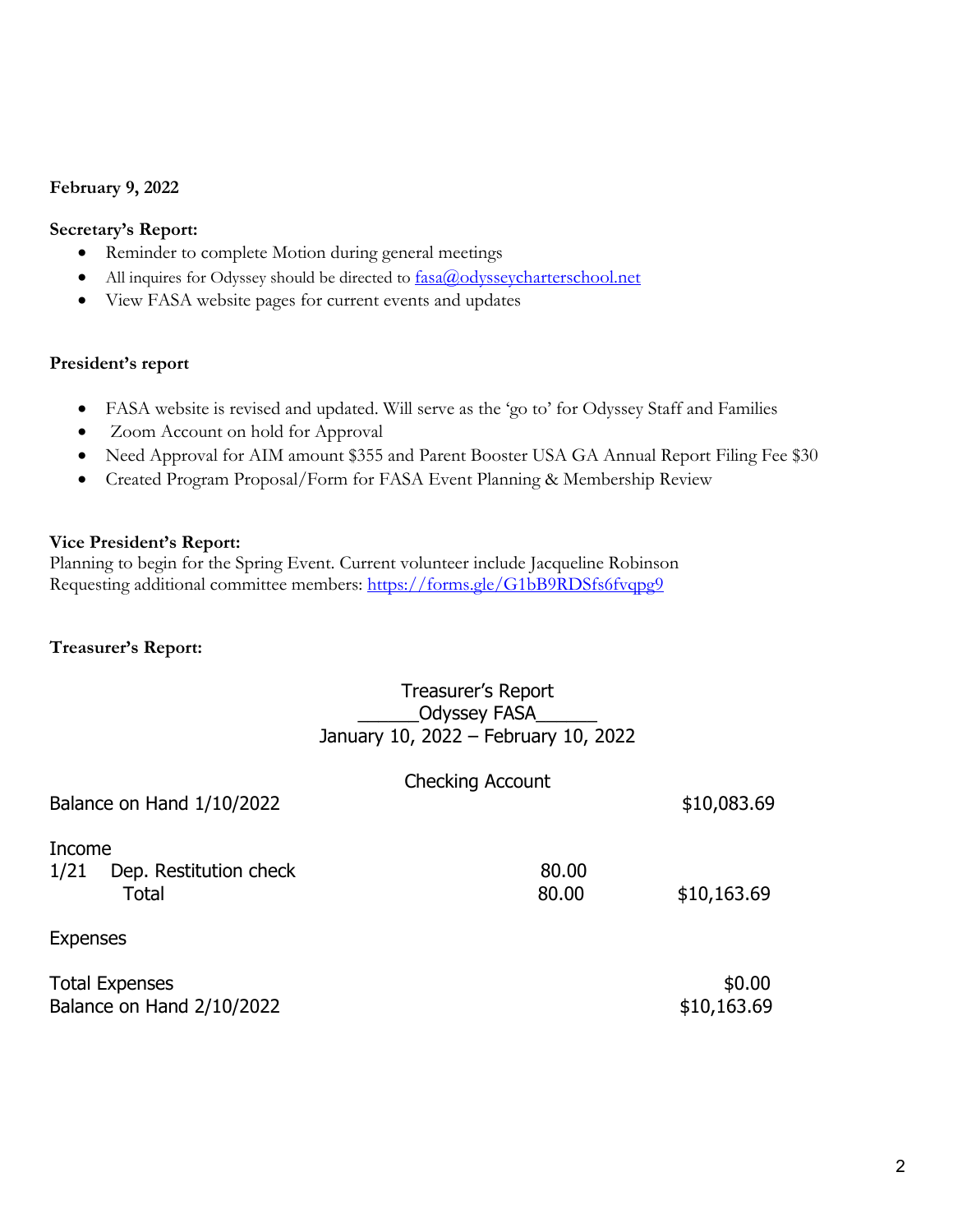Requested Expenditures for Feb: AIM: \$355 Parent Booster USA Fees: GA Annual Filing Fee: \$30 Charity Registration: filing fee of \$35.00 Annual Report: filing fee of \$30.00

Parent Booster Fees to be Reimbursed to T. Durden: Georgia Articles of Incorporation Filing Fee: \$100 Membership Application. Level. Get Legal Fee: \$495

### **Odyssey Family and School Association General Meeting Minutes 1-12-22**

**Meeting called to order by:** Tonia Durden @6:33pm

**Attendance:** See attached sign in sheet.

**Minutes:** The minutes of 12-1-21 were approved as distributed. Stephanie Glen moved to approve the minutes; Jenn Tinney seconded the motion. The vote was in favor.

### **Officers' Reports**

*(Name of speaker, summary of business discussed)*

President: given by Tonia Durden

- General meetings will be held the  $2<sup>nd</sup>$  Wednesday of either month either in person or virtual.
- Announced the need for committee chairs for upcoming events.
- Odyssey FASA has EIN and is registered with the state Of Georgia as of 12/7: Odyssey Family and School Association, Inc. a Domestic Non-Profit Corporation
- Inquires for Odyssey should be directed to fasa@odysseycharterschool.net
- President and Treasure were able to secure funds from previous PTO, and Dec.  $10<sup>th</sup>$  set up nonprofit account at Synovus Bank. See Treasurers report for Details
- T. Durden will begin process of obtaining insurance for Odyssey FASA
- T. Durden will work with Secretary to revise the Odyssey PTO website page

Vice President: given by Alshuna Bonam

- Shared ideas for future events: spaghetti dinner, drive through breakfast, egg my house

### Treasurer: given by Taneca Matthews

- Shared details about opening new account, transitions, balance ledger and expenses.
- Gave updated account of funds (see attached)
- Secretary: given by Jenn Gervais
	- Shared

#### **New Business**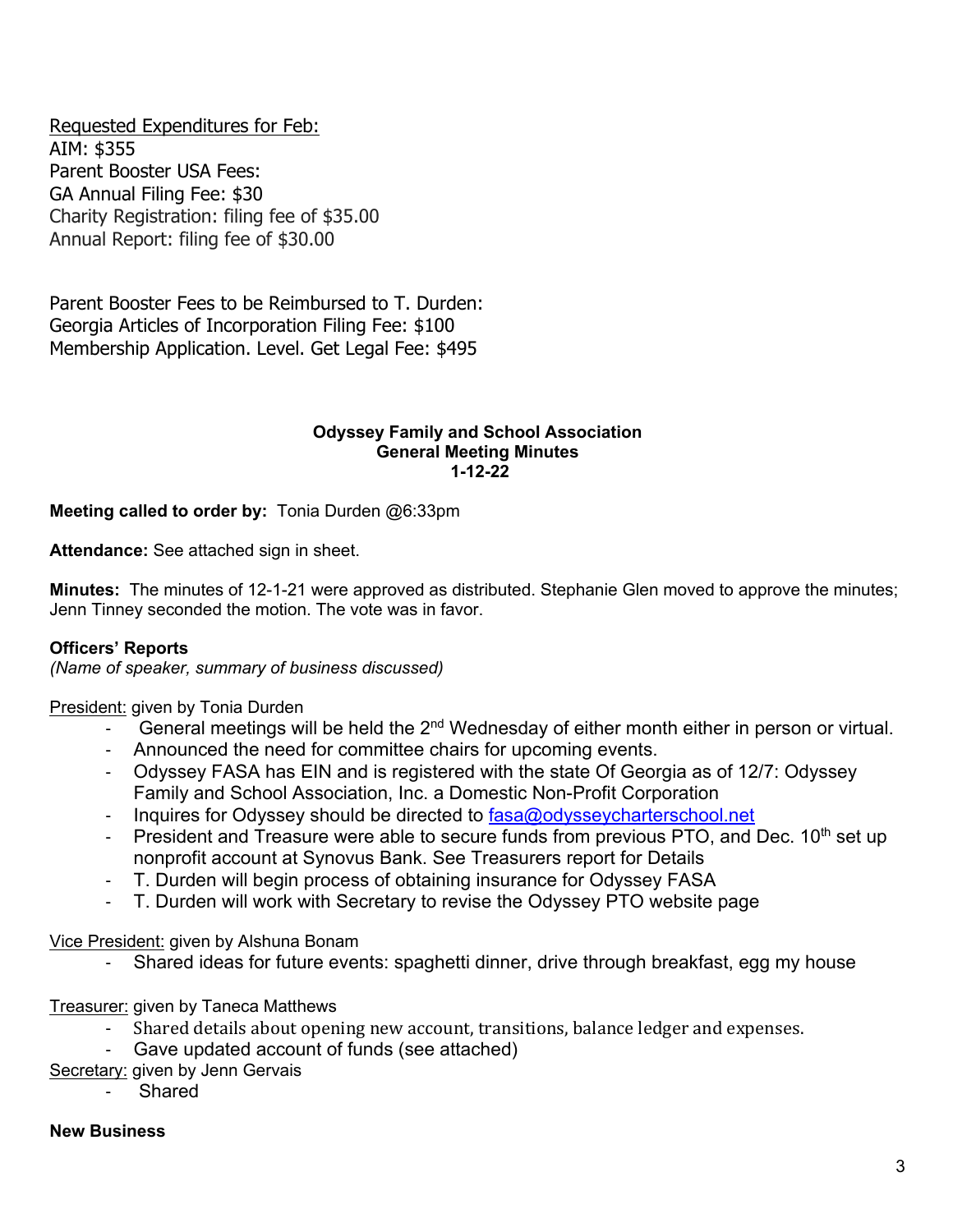*(Name of speaker, summary of business discussed)*

- Georgia Anderson asks for in person meetings to be streamed.
	- o We will try to have this available for our Feb general meeting.

## **Committee Reports**

*(Name of speaker, summary of business discussed)*

- Kick off drive will be led by Michelle Meigs (michelle@daltonwest.com)
- Testing week will be led by Jenn Tinney (Jenntinney@yahoo.com) and Stephanie Glenn (stephaniedglenn@gmail.com).
- Teacher appreciation week will be led by Georgia Anderson Brown (mcquick21@gmail.com).
- Spring fling will be led by Alshuna Bonam (Amwoodberry@gmail.com)

**Closing:** Motion to adjourn by Lasharra Jenkins, seconded by Georgia Brown, and passed. Meeting closed at 7:31pm.

Attendance: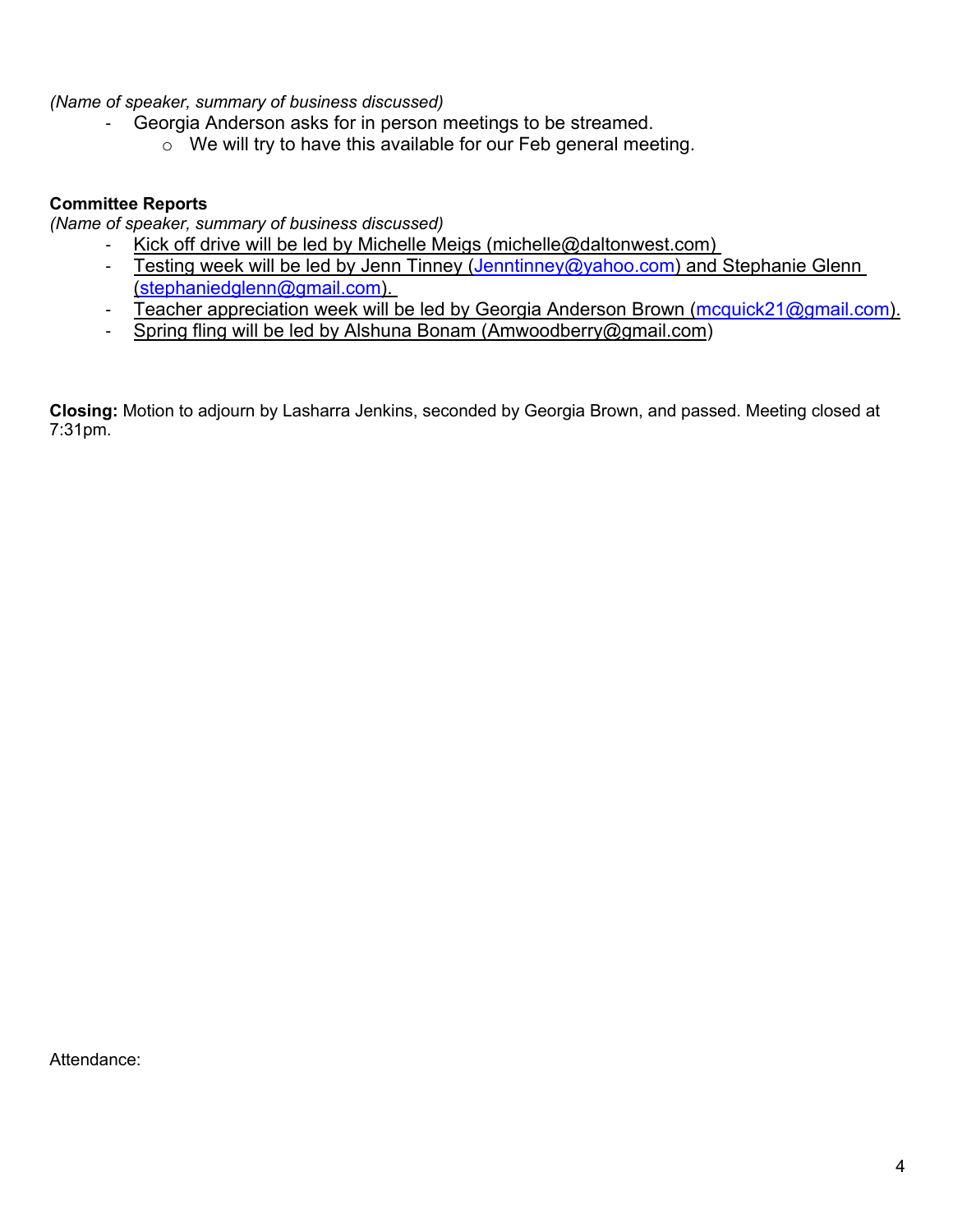| Timestamp                           | Name                                      | Contact Information (email please)                                | Any comments or questions you may have at this time for the Odyssey FASA Executive Team |
|-------------------------------------|-------------------------------------------|-------------------------------------------------------------------|-----------------------------------------------------------------------------------------|
| 1/12/2022 17:32:14 Tonia Durden     |                                           | toniadurden@gmail.com                                             | go Executive Team you rock!                                                             |
|                                     | 1/12/2022 18:31:20 Jacqueline Robinson    | Shae295@gmail.com                                                 |                                                                                         |
| 1/12/2022 18:31:22 Casev Martin     |                                           | avalan47@msn.com                                                  |                                                                                         |
| 1/12/2022 18:31:48 Jenn             |                                           | Jenntinney@yahoo.com                                              |                                                                                         |
| 1/12/2022 18:31:53 Lasharra Jenkins |                                           | lasharra.Jenkins@gmail.com                                        |                                                                                         |
| 1/12/2022 18:31:57 Alshuna Bonam    |                                           | Amwoodberry@gmail.com                                             |                                                                                         |
| 1/12/2022 18:32:16 Rebekah Roberts  |                                           | moberts@odysseycharterschool.net  I am the teacher representative |                                                                                         |
| 1/12/2022 18:33:54 June Francis     |                                           | June.Francis410@gmail.com                                         |                                                                                         |
| 1/12/2022 18:35:19 Jennifer Yaeger  |                                           | Jennifergyaeger@gmail.com                                         |                                                                                         |
| 1/12/2022 18:35:54 Michelle Meigs   |                                           | michelle@daltonwest.com                                           |                                                                                         |
|                                     | 1/12/2022 19:06:19 Georgia Anderson Brown | mcquick21@gmail.com                                               |                                                                                         |
| 1/12/2022 19:06:38 Cassie Barlow    |                                           | 89marie08@gmail.com                                               |                                                                                         |
| 1/12/2022 19:07:59 Jenn Gervais     |                                           | jgonyea1181@gmail.com                                             |                                                                                         |
| 1/12/2022 19:08:03 Stephanie Glenn  |                                           | stephaniedglenn@gmail.com                                         |                                                                                         |
| 1/12/2022 19:28:25 Taneca Matthews  |                                           | tanecamatthews@live.com                                           | None                                                                                    |
|                                     |                                           |                                                                   |                                                                                         |

# **Treasurer's Report:**

|                              | Treasurer's Report                   |  |
|------------------------------|--------------------------------------|--|
|                              | _Odyssey FASA__                      |  |
|                              | December 10, 2021 - January 10, 2022 |  |
|                              | Checking Account                     |  |
| Balance on Hand $12/10/2021$ | \$0.00                               |  |

| Income   |                              |             |             |
|----------|------------------------------|-------------|-------------|
| 12/10    | Dep. Check from previous PTA | \$10,012.27 |             |
|          | 12/10 Dep. Restitution check | 120.00      |             |
|          | 12/10 Dep. Restitution check | 120.00      |             |
|          | Total                        | 10,252.27   | \$10,252.27 |
| Expenses |                              |             |             |
|          | 12/10 Purchase checks        | \$168.85    |             |
|          | <b>Total Expenses</b>        |             | \$168.85    |
|          | Balance on Hand 1/10/2021    |             | \$10,083.42 |
|          |                              |             |             |
|          |                              |             |             |

Items for budgetary approval: AIM: \$350 annual Zoom: \$149.90 annual Dropbox: \$119.88 annual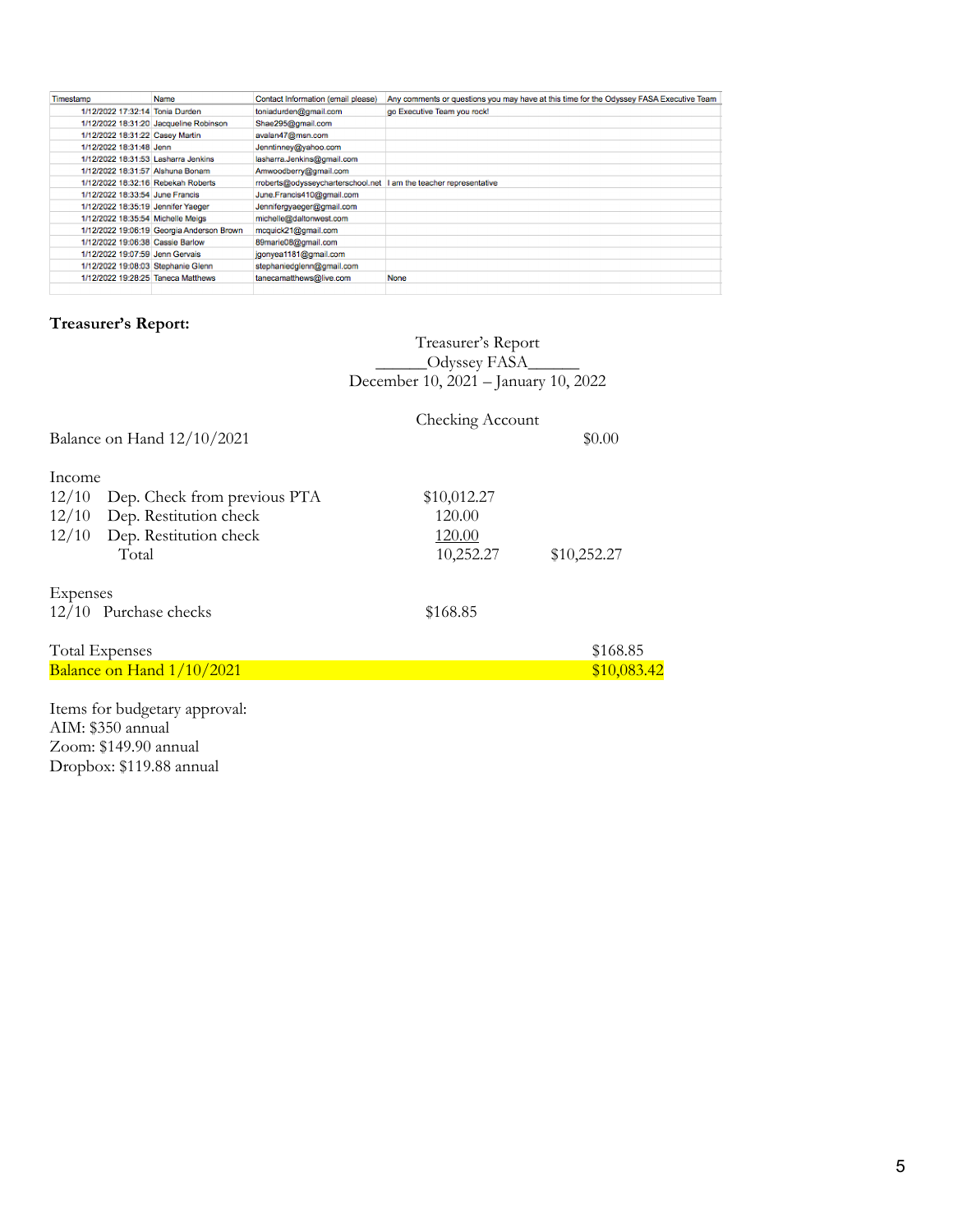# Odyssey FASA Program Proposal

Please use this form as a guide in program/event planning. This proposal will be formally presented to the FASA general membership for consideration and approval of the proposed program activities.

Committee Chair (name and contact information):

Committee Members (name):

Program/Event (title/name):

Proposed Date(s)/Time(s):

**Brief Description of Program/Event:** 

Expected outcomes or goals: (i.e. revenue, % of increase in family membership/engagement, etc.)

Proposed Budget needs/requests: (include donations & expenses for FASA)

Volunteer Needs:

Other important details/information: